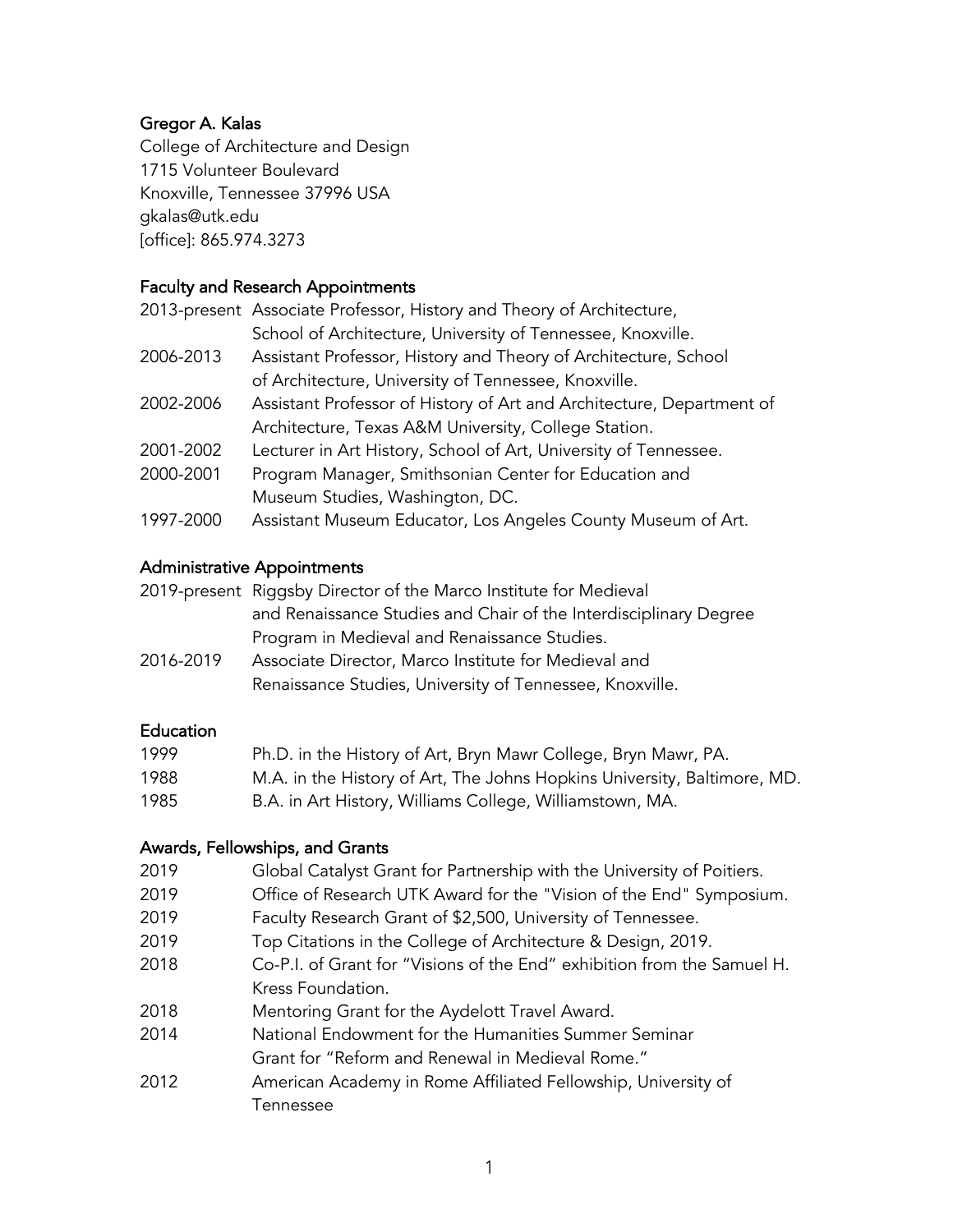### Fellowships and Grants (continued)

| National Endowment for the Humanities Fellowship at a Digital           |
|-------------------------------------------------------------------------|
| Humanities Center (at UCLA's Experiential Technologies Center).         |
| Chancellor's Grant for Faculty Research, University of Tennessee.       |
| National Endowment for the Humanities Summer Institute                  |
| Grant for "Models of Ancient Rome" at UCLA.                             |
| Research Council Grant, College of Architecture, Texas A&M University.  |
| Melbern S. Glasscock Center for Humanities Research, Stipendiary        |
| Fellowship, Texas A&M University.                                       |
| European Research Initiative Grant, Texas A&M University.               |
| Dissertation Fellowship, Mrs. Giles Whiting Foundation.                 |
| Summer Seminar Fellowship, American Numismatic Society.                 |
| Graduate Lecturing Fellowship, National Gallery of Art, Washington, DC. |
|                                                                         |

## Book

*The Restoration of the Roman Forum in Late Antiquity: Transforming Public Space*. Ashley and Peter Larkin Series in Greek and Roman Culture (Austin: University of Texas Press, 2015) [DOI 10.7560/760783].

Reviews: *American Historical Review* 121 (2016): 1007-1008; *Journal für Kunstgeschichte* 20 (2016): 336-343; *American Journal of Archaeology* 121 (2017): ajaonline.org/book-review/3395; Antiquity 90 (2016): 265-265; *Bryn Mawr Classical Review* (2016): bmcr.brynmawr.edu/2016/2016-02-03.htm; *Classical Review* 66 (2016): 561-563; *Journal of Late Antiquity* 9 (2016): 285-287.

# Edited Volume

Gregor Kalas and Ann van Dijk, eds., *Urban Developments in Late Antique and Medieval Rome: Revising the Narrative of Renewal* (Amsterdam: Amsterdam University Press, 2021). [DOI 10.5117/97894629289085].

### Articles in Books and Journals

"Portraits of Poets and the Lecture Halls in the Forum of Trajan: Masking the Cultural Tensions of Late Antique Rome." In *Urban Developments in Late Antique and Medieval Rome: Revising the Narrative of Renewal*, Gregor Kalas and Ann van Dijk, eds. 75-108 (Amsterdam: Amsterdam University Press, 2021).[DOI 10.5117/97894629289085\_CH03]

"Acquiring the Antique in Early Medieval Rome: The Economics of Architectural Reuse at S. Maria Antiqua." In *Reuse and Renovation in Roman Material Culture: Functions, Aesthetics, Interpretations*, Diana Ng and Maria Swetnam-Burland, eds. 186-207 (Cambridge: Cambridge University Press, 2018) [DOI 10.1017/9781108582513].

"The Divisive Politics of Phocas (602-610) and the Last Imperial Monument of Rome." *Antiquité Tardive* 25 (2017): 173-190 [DOI 10.1484/J.AT.5.114856].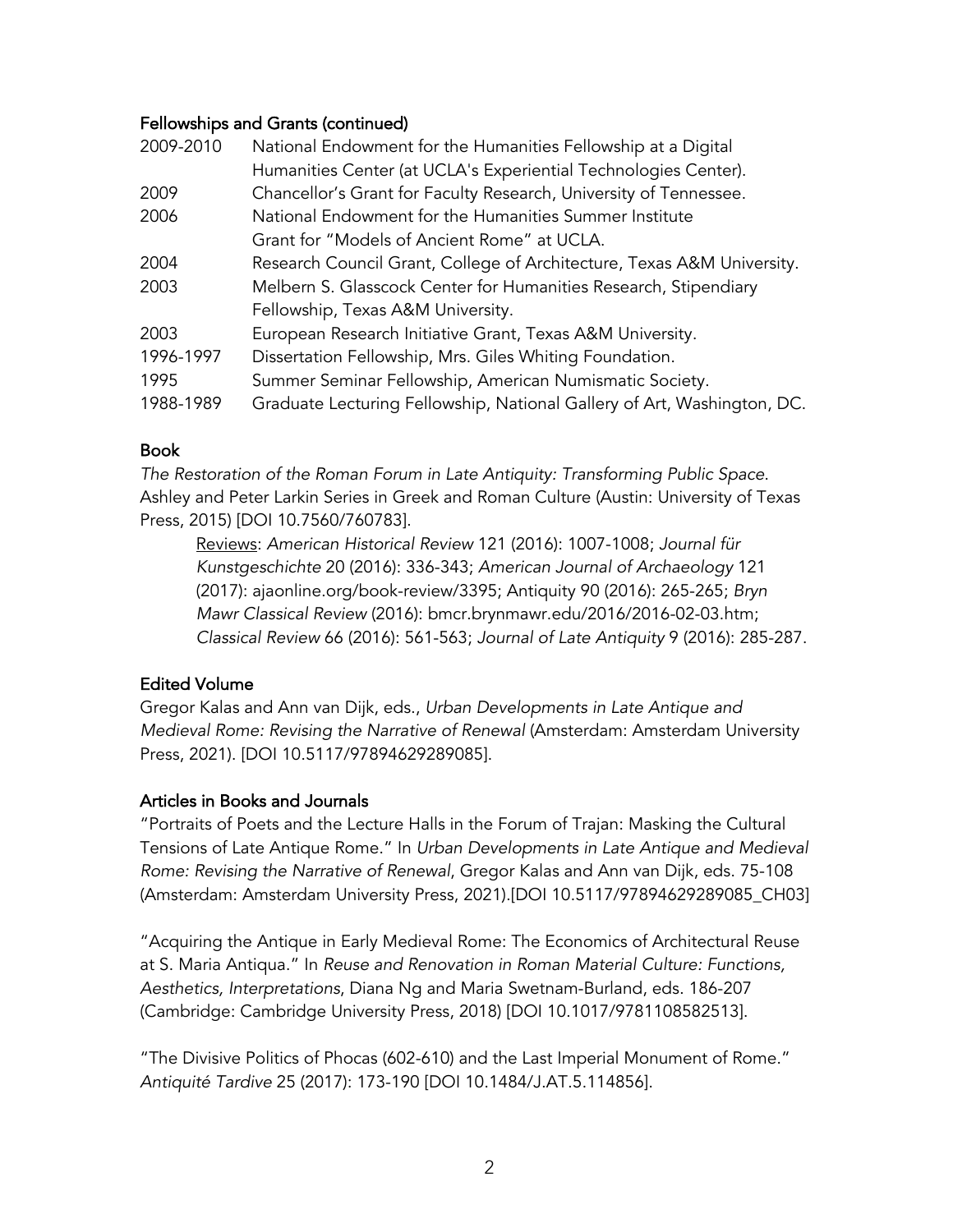### Articles in Books and Journals (continued)

"Art and Architecture, Roman and Post-Roman;" "Otranto" (with O. Nicholson); "Portus;" "Rome: Secular Buildings and Topography." Oxford Dictionary of Late Antiquity. O. Nicholson, ed. Oxford: Oxford University Press, 2018), 186-189; 1115; 1215; 1302-1306. [DOI:10.1093/acref/9780198662778.001.0001].

"`Memorials to the Ability of Them All': Tetrarchic Displays in the Roman Forum's Central Area." In *Political Landscape of Capital Cities*, Jelena Bogdanović, Jessica Christie, and Eulogio Guzmán eds. 65-96 (Boulder: University Press of Colorado, 2016) [DOI 10.5876/9781607324690.c002].

"Architecture and Élite Identity in Late Antique Rome: Appropriating the Past at Sant'Andrea Catabarbara," *Papers of the British School at Rome* 81 (2013): 279-302 [DOI 10.1017/S0068246213000111].

"Writing and Restoration in Rome: Inscriptions, Statues, and the Late Antique Preservation of Buildings." In *Cities, Texts, and Social Networks, 400-1500: Experiences and Perceptions of Medieval Urban Space*, Caroline Goodson et al. eds. 21-43 (Surrey: Ashgate, 2010).

"Conservation, Erasure, and Intervention: Rome's Ancient Heritage and the History of SS. Cosma e Damiano." *Arris* 16 (2005), 1-11.

"Topographical Transitions: The Oratory of the Forty Martyrs and Exhibition Practices in the Early Medieval Roman Forum." In *Santa Maria Antiqua al Foro Romano cento anni dopo*. Atti del colloquio internazionale, 5-6 maggio 2000, John Osborne et al. eds. 201-213 (Rome: Campisano editore, 2004).

#### Exhibition Curation

Co-curator, with Jay Rubenstein, "Visions of the End" on medieval art of the Apocalypse at the McClung Museum of Natural History and Culture, University of Tennessee, Knoxville. January-March 2020 [early closure due to the pandemic].

#### Digital Humanities Projects

Gregor Kalas, Diane Favro and Christopher Johanson, "Visualizing Statues in the Late Antique Roman Forum." Unarchived, historic digital project launched in 2011.

Gregor Kalas, Digital Reconstruction of SS. Cosma e Damiano in the Sixth-Century, Collaborator: Lu Liu. Visualization Project available at: http://works.bepress.com/gregor\_kalas/4/;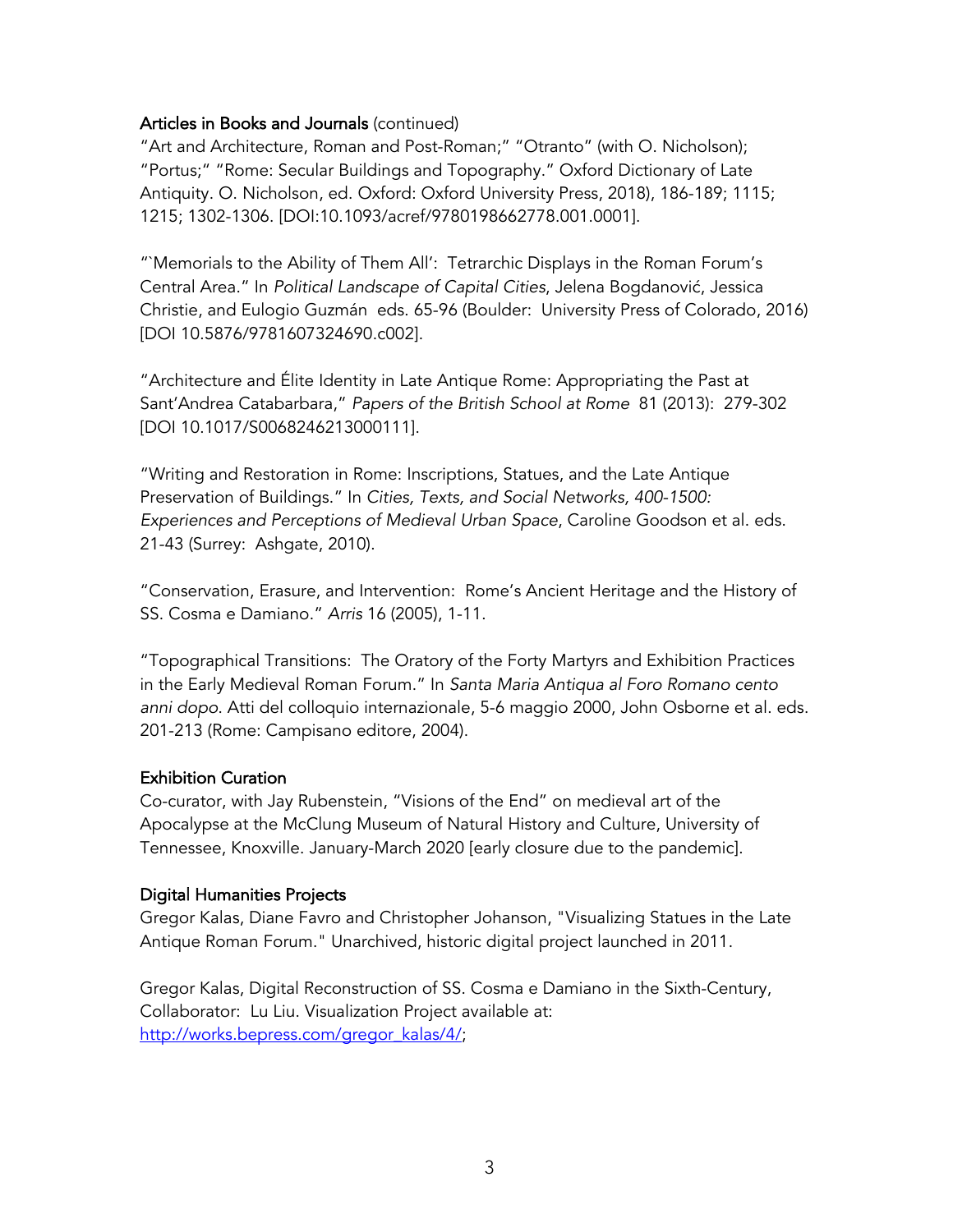#### Editorial Work

Chair of the Editorial Board of the Marco Institute for Medieval and Renaissance Studies series, Medieval and Renaissance Studies, with Brepols Publishers (2017-present).

Co-editor of *Arris: The Journal of the Southeast Society of Architectural Historians* (with Barbara Klinkhammer, 2011-2015).

### Book Reviews

Review of Annie Labatt, *Emerging Iconographies of Medieval Rome: A Laboratory of Images in the Eighth and Ninth Centuries* (Lanham, MD: Lexington Books, 2019). In *Speculum: A Journal of Medieval Studies* 96 (2021): 1194-1195.

Review of Maya Maskarinec, *City of Saints: Rebuilding Rome in the Early Middle Ages* (Philadelphia: University of Pennsylvania Press, 2018) in *Speculum: A Journal of Medieval Studies* 95 (2020): 866-867.

Review of Rabun Taylor, Katherine Rinne, and Spiro Kostof, *Rome: An Urban History from Antiquity to the Present* (Cambridge: Cambridge University Press, 2016), available at: caareviews.org/reviews/3326#.XPLWD3t7k6g

Review of Rosamond McKitterick, John Osborne, Carol M. Richardson, and Joanna Story, eds. *Old Saint Peter's, Rome* (2013) in *The Medieval Review* (2015) available at: scholarworks.iu.edu/journals/index.php/tmr/article/view/19590/25687

Review of Hendrik Dey, *The Aurelian Wall and the Refashioning of Imperial Rome, AD 271-855*, in *The Medieval Review* (2012) TMR 12.03.20, available at: scholarworks.iu.edu/journals/index.php/tmr/article/view/17510/23628

Review of Bill Addis, *Building: 3000 Years of Design Engineering and Construction,* in *Preservation Education and Research Journal* 2 (2009): 86-89.

Review of Walter S. Gibson, *Pieter Bruegel and the Art of Laughter,* in *Sixteenth Century Journal* 37 (2007): 902-904.

Review of Frank Salmon, *Building on Ruins: The Rediscovery of Rome and English Architecture*, in *APT Bulletin: The Journal of Preservation Technology* 34 (2003): 78.

### Published Conference Proceedings

"Mapping, Memory and Fragmented Representation." In *Where Do You Stand?* Proceedings of the 2011 ACSA Annual Conference, Alberto Pérez-Gómez et al. eds. (Washington DC: Association of Collegiate Schools of Architecture, 2011), 538-542.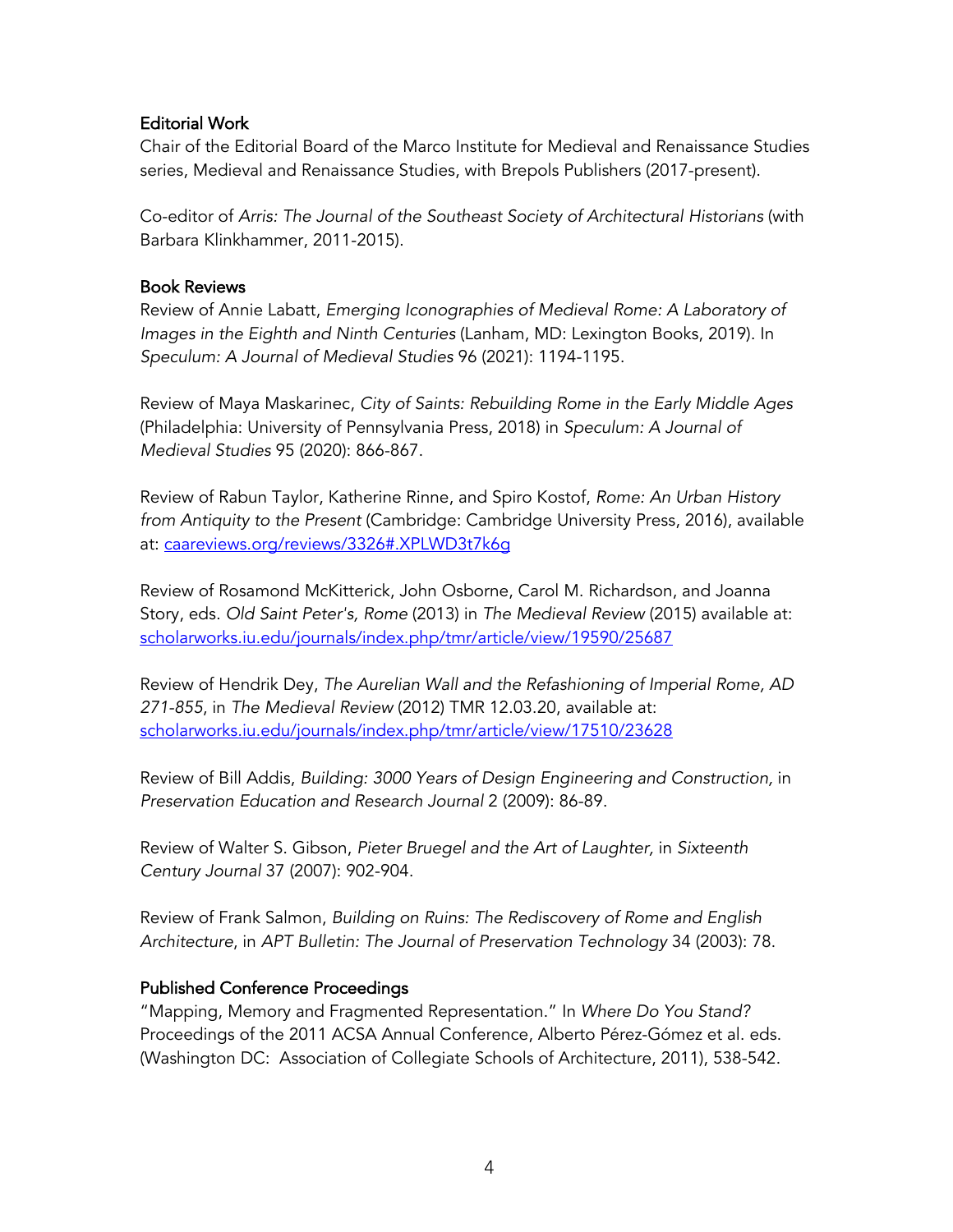### Published Conference Proceedings (continued)

"Conserving the Past in the Early Middle Ages: Digital Reconstruction and Reuse at SS. Cosma e Damiano in Rome." In *Digital Media and its Applications in Cultural Heritage*, Fourth International Conference of the Center for the Study of Architecture in Arab Regions, J. al-Qawasmi et al. eds. (Amman: CSAAR Press, 2008), 83-94.

"Toward the Silence of Sustainable Practice: Critical Erasure in Architectural Reuse." In *The Value of Design*, Proceedings of the 2009 ACSA Annual Conference (Washington DC: Association of Collegiate Schools of Architecture, 2009), 504-509.

"Materiality and Memory: Reuse and the Restitution of the Past." In *Material Matters: Making Architecture*, Proceedings of the 2008 ACSA Fall Conference (Washington DC: Association of Collegiate Schools of Architecture, 2008), 148-155.

"Piranesi's Rejection of the Critical History of Architecture." In *Seeking the City: Visionaries on the Margins*, Proceedings of the 2008 ACSA Annual Conference (Washington, DC: Association of Collegiate Schools of Architecture, 2008) , 743-749.

### Translation and Published Catalogue Entries

Albrecht Diem and Gregor Kalas, translation of Hildemar of Corbie, "On the Porter of the Monastery," from *Expositio Regulae ab Hildemaro Tradita*, ed. Rupert Mittermüller (Ratisbon: Pustet, 1880), Chapter 66 in The Hildemar Project, www. hildemar.org.

Gregor Kalas, "St. Andrew" and "The Resurrection." In *Holy Image, Holy Space: Icons and Frescoes from Greece* (Athens and Baltimore: The Walters Art Gallery and the Greek Ministry of Culture/Byzantine Museum, 1988), 183-184;190-191.

### Conference Papers Delivered since 2010

"The Boundaries Separating Rural Estates from Rome's Charity Centers in the Fifth Century." Paper for the International Medieval Congress, University of Leeds. Virtual event. July 2021.

"Hostels for Pilgrims and Travelers in Early Medieval Rome." Paper presented at the Annual Meeting of the Society for Architectural Historians. Virtual event, 2021.

- "Repossessing the Sculptures on the Arcus Argentariorum in Early Medieval Rome." Annual conference (virtual) College Art Association of America. 2021.
- "The Epigraphic Rhetoric of 8th-Century Almsgiving at S. Maria in Cosmedin, Rome," International Medieval Congress, Leeds, U.K., July 4, 2019.
- "Archeological Palimpsests and the Recovery of Early Medieval Rome"

presentation at the Sewanee Medieval Colloquium, April 12, 2019.

- "The Image of Pope Sabinianus (604-605) and Imperial Responses to Roman Famine," Shifting Frontiers in Late Antiquity, Claremont McKenna College, March 2019.
- "Rome's Late Antique Houses Reused as Churches in Times of Crisis." Annual Meeting, Society of Architectural Historians, Providence, R.I. April 26, 2019.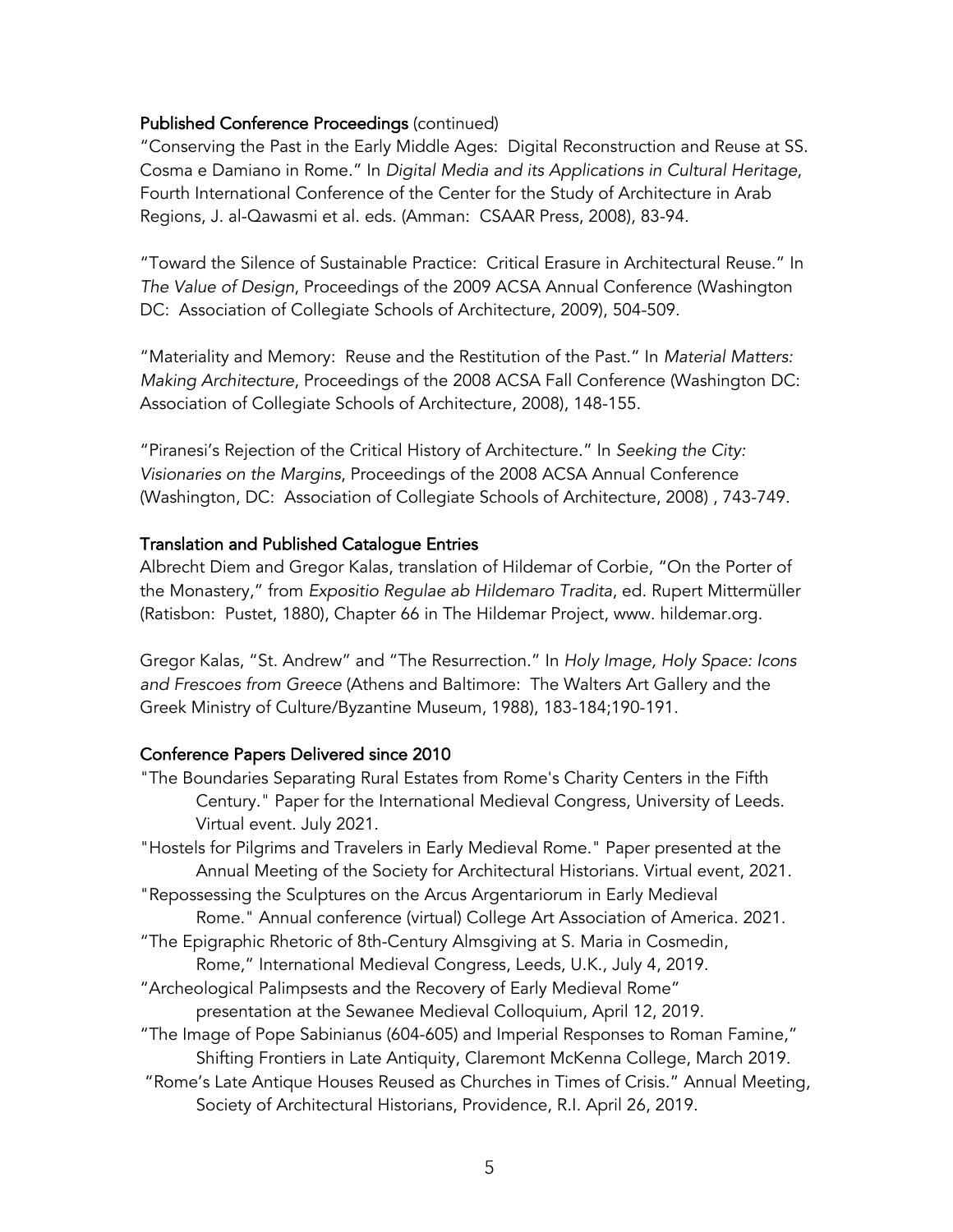# Conference Papers Delivered since 2010 (continued)

| "Literary Nostalgia in the Fifth-Century Forum of Trajan." Annual Meeting of the Society<br>of Architectural Historians, St. Paul, MN. April 2018.                                     |
|----------------------------------------------------------------------------------------------------------------------------------------------------------------------------------------|
| "Craft Production and Architectural Restoration in the Early Medieval Roman Forum,"                                                                                                    |
| New College Medieval and Renaissance Conference, Sarasota, FL, March 2018.                                                                                                             |
| "Reusing Ancient Buildings as Charity Centers in Early Medieval Rome." Conference on<br>"The Eighth Century." Freie Universität, Berlin, October 4, 2017.                              |
| "Geographic Data from the Inscriptions of the Roman Forum," International Conference<br>of Medieval Studies, University of Western Michigan, May 13, 2017.                             |
| "Countering Opposition to the Icons of Rome: Evidence from Santa Maria Antiqua."<br>Workshop at the Institute for the Study of the Ancient World, New York<br>University, May 8, 2017. |
| "Burials and the Repair of Buildings in Sixth-Century Rome: Evidence from                                                                                                              |
| the Epitaphs of Santa Maria Antiqua," Medieval Academy America, March 2017.                                                                                                            |
| "Inner-city Burials in Early Christian Rome and the Funerals of the Roman Forum,"                                                                                                      |
| paper at the Society for Biblical Literature, November 2016.                                                                                                                           |
| "The Architecture of Munificence at the Early Medieval Diaconiae of Rome,"                                                                                                             |
| International Medieval Congress, University of Leeds, July 6, 2016.                                                                                                                    |
| "Elite Benefactions and the Early Medieval Charity Centers of Rome." New College<br>Conference on Medieval and Renaissance Studies. Sarasota, FL. March 11, 2016.                      |
| "Legislation on the Senses at the Council in Trullo (692) and Perceptions of Urban                                                                                                     |
| Space in Rome." International Medieval Congress, Leeds, July 2015.                                                                                                                     |
| "The Displaced Identities of the Curia Senatus and the Secretarium Senatus,"                                                                                                           |
| Renaissance Society of America annual meeting, Berlin, March 2015.                                                                                                                     |
| "Representing the Ritual Space of Honorius' Consular Celebrations in                                                                                                                   |
| Rome," presentation at the annual meeting of the Archaeological                                                                                                                        |
|                                                                                                                                                                                        |
| Institute of America, New Orleans, January 11, 2015.                                                                                                                                   |
| "Donors' Inscriptions and the Ascetic Family in Rome: The 8th-C. Texts of                                                                                                              |
| S. Maria Antiqua and Sant'Angelo in Pescheria," International                                                                                                                          |
| Medieval Congress, University of Leeds, U.K., July 7, 2014.                                                                                                                            |
| "The Temple of Peace and the Adornments of Rome in the Sixth Century CE," 2nd<br>Annual Symposium on Medieval and Renaissance Studies, St. Louis University,                           |
| June 18, 2014.                                                                                                                                                                         |
| "Reusing the Ancient Urban Infrastructure of Rome: Reflections on Reuse<br>at S. Maria Antiqua," Annual Symposium of the Marco Institute, March 8, 2014.                               |
| "Acquiring the Antique in Early Medieval Rome: Economics and                                                                                                                           |
| Architecture Reuse at Santa Maria Antiqua," presentation at the                                                                                                                        |
| College Art Association, Chicago, February 12, 2014.                                                                                                                                   |
| "The Sixth-Century Church of SS. Cosma e Damiano in Rome and the Transformation of                                                                                                     |
| the Temple of Peace." Regional Late Antiquity Consortium, November 1, 2013.                                                                                                            |
|                                                                                                                                                                                        |
| "`Restored Ancient Splendor' and the Basilica of Constantine," annual conference of the<br>Society of Architectural Historians, Buffalo, NY, April 12, 2013.                           |
|                                                                                                                                                                                        |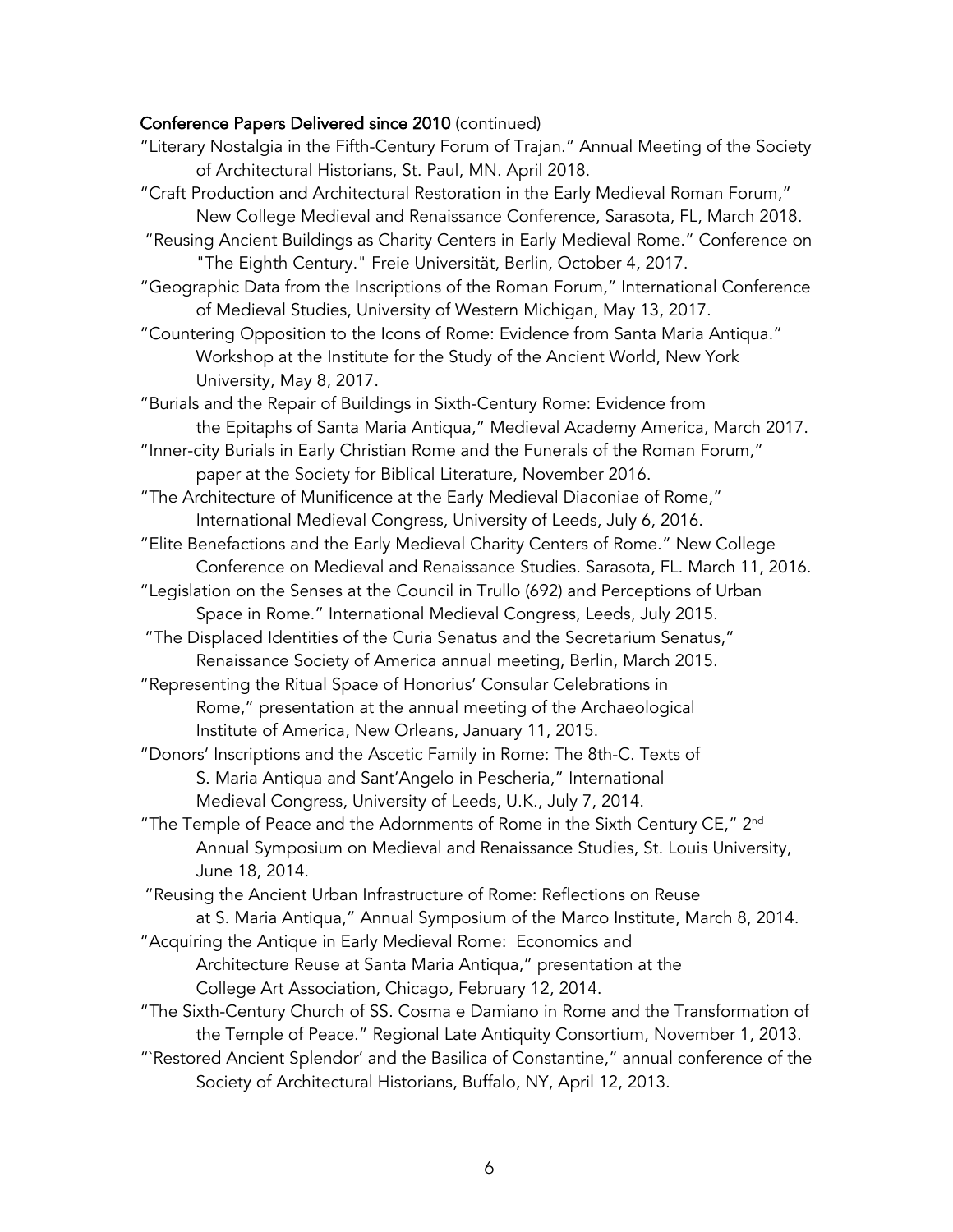### Conference Papers Delivered since 2010 (continued)

- "Home Rule: Benedictine Dictates and the Residences of Carolingian Abbots," International Medieval Congress, University of Leeds, U.K., July 12, 2012.
- "The Residences of Carolingian Abbots and the Afterlife of the Late Antique Villa," International Conference of Medieval Studies, University of Western Michigan, May 12, 2012.
- "Rewriting Urban Space at the Secretarium Senatus in Rome," paper presented at the annual meeting of the Archaeological Institute of America, Philadelphia, January 2012.
- "Memory and Reconstruction in the Late Antique Roman Forum," paper presented at the Medieval Academy's Committee on Centers and Regional Associations (CARA) annual meeting, September 2011.
- "The Epigraphic Habits of Honorius and the Reuse of Monuments in Late Antique Rome," paper presented at "Gaudeamus Igitur: A Symposium in Honor of Dale Kinney, Bryn Mawr College, October 2010.
- "Renewed Time at the Late Antique Portico of the Harmonized Gods," annual meeting of the Society of Architectural Historians, Chicago, April 2010.
- "Altered Memories in the Statues of the Theodosian Dynasty in Rome," Memoria Romana: Functions of Memory in Roman Culture conference organized by Karl Galinsky and the Max Planck Institute, University of Texas at Austin, April 2010.

#### Invited Talks

"Civic Monuments and Public Dissent in the Later Roman Empire." Lecture for the History Department, University of Memphis, March 23, 2021. "Exhibiting Greek Sculpture in Early Medieval Rome." James F. Ruffin Lecture in the Fine Arts. Rhodes College, Memphis, TN. March 2015. "Visualizing Statues in the Late Antique Roman Forum," lecture sponsored by the Nashville Chapter of the Archaeological Institute of America and the Departments of Classics and History of Art at Vanderbilt University, October 2014. "Ritual and Spatial Experience in the Late Antique Roman Forum," lecture for the Duke University Colloquium on Late Ancient Studies, September 2014. "Reuse, Revise, Rehabilitate," lecture presented in the Church Lecture Series, School of Architecture, University of Tennessee, November 7, 2012. "Peeling Away Piranesi," Department of Architecture Lecture Series, Texas A&M University, February 2008. "The Senate House in Rome from Late Antiquity to the Fascist Era," Department of Art History Lecture Series, Northern Illinois University, October 2006.

"The Roman Forum in Late Antiquity," lecture for the Classics Department, UCLA, February 2000.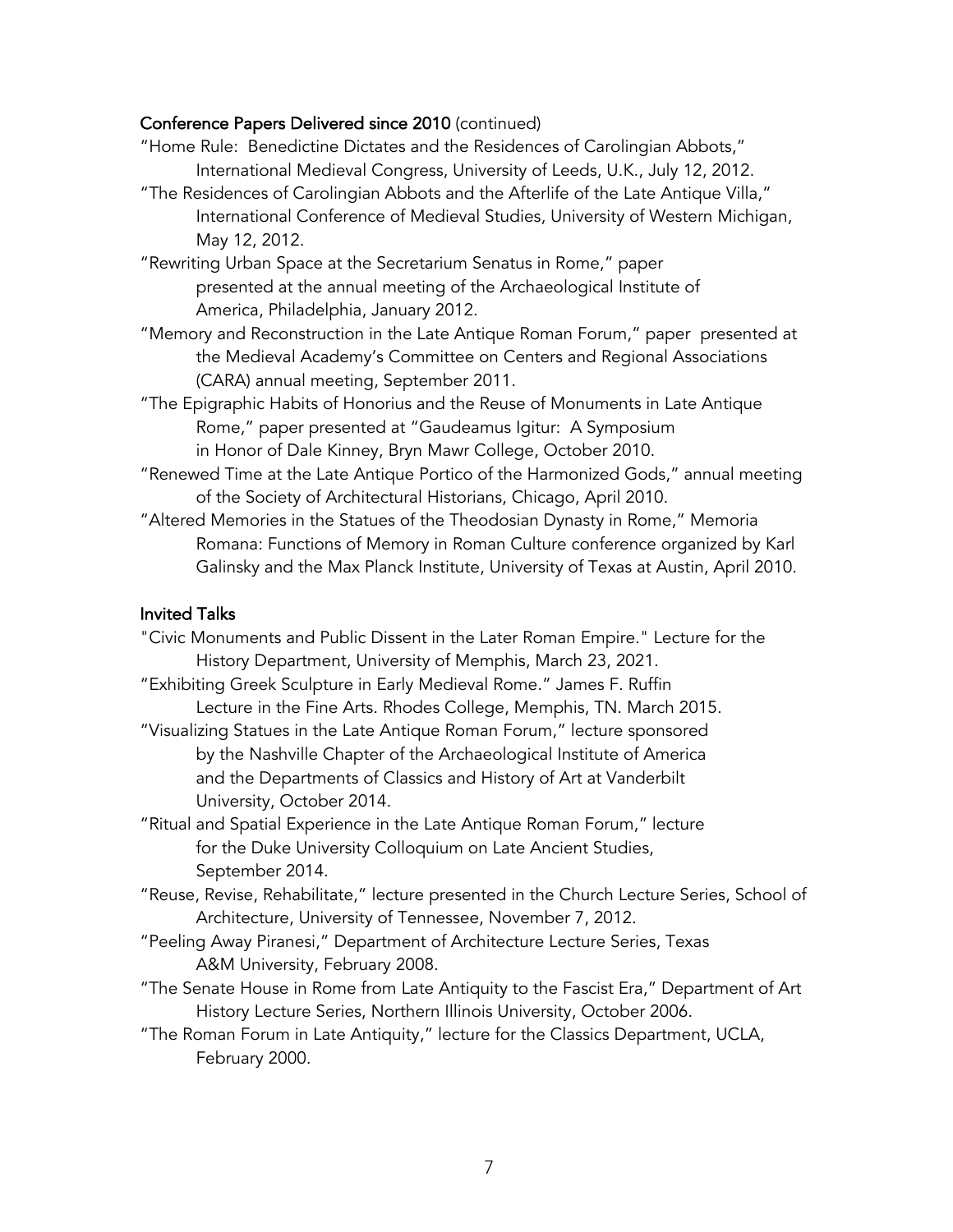#### Symposia and Conference Sessions Organized

| Organizer of a panel at the International Medieval Congress, University of |
|----------------------------------------------------------------------------|
| Leeds, "Moving into Late Antique Rome." July 4-7, 2022.                    |
| Co-organized with Jay Rubenstein of "Visions of the End: A Symposium on    |
| the Apocalypse in Premodern Times." The Marco Institute for Medieval       |
| and Renaissance Studies, Knoxville, TN (virtual event) in March 2021.      |
| Chair of the organizing committee and panel chair of an annual conference, |
| the Regional Late Antiquity Consortium Southeast (ReLACS),                 |
| University of Tennessee, Knoxville, October 25-26, 2018.                   |
| Chair of the organizing committee and symposium chair for the annual       |
| Marco Institute for Medieval and Renaissance Studies Symposium,            |
| "Rome: Beyond the Discourse of Renewal," March 5-9, 2016.                  |
| Co-organizer of two panels on" The Annona, Charity, and the Materiality of |
| Markets in Late Antiquity," International Medieval Congress,               |
| University of Leeds, July 2016 with Michele Renee Salzman.                 |
| Organizer of the Workshop on the Cultures of the Late Antique              |
| Mediterranean, a joint Vanderbilt University / University of               |
| Tennessee colloquium, supported with a grant from the Southeastern         |
| Conference, November 1, 2014.                                              |

#### Curricular Publication

Steve Binns, Gregor Kalas, Steven Lubar, Stephanie Norby, and Michelle K. Smith, *Artifact and Analysis* (Washington DC: Smithsonian Center for Education and Museum Studies, 2001). Available at:

http://smithsonianeducation.org/idealabs/ap/about/index.htm.

#### Criticism of Art and Architecture

Guest editor, "The Knoxville Issue," No. 64 (Number: An Independent Arts Journal) Summer 2009, www.numberinc.org

"Alice Aycock's Expanded Site Specificity," In Number 61 (2008), 12-13

"Randall Stout's New Wing at the Hunter Museum of American Art," Number 48 (2006)

#### Graduate Students Supervised, Director of Committee

Tyler Thayer, M.Arch., School of Architecture, University of Tennessee, 2012 (Thesis: "The Lateran Baptistery in Rome: Memory, Space, and Baptism").

Brian Doherty, M.Arch., School of Architecture University of Tennessee, 2013 (Thesis: "Soundscapes in the Roman Forum").

Antonio LoPiano, M.A. in Mediterranean Archeology in 2017 (joint program in Anthropology and Classics at UTK; thesis: "Identifying and Interpreting a Philosophical Garden at the Villa of the Papyri").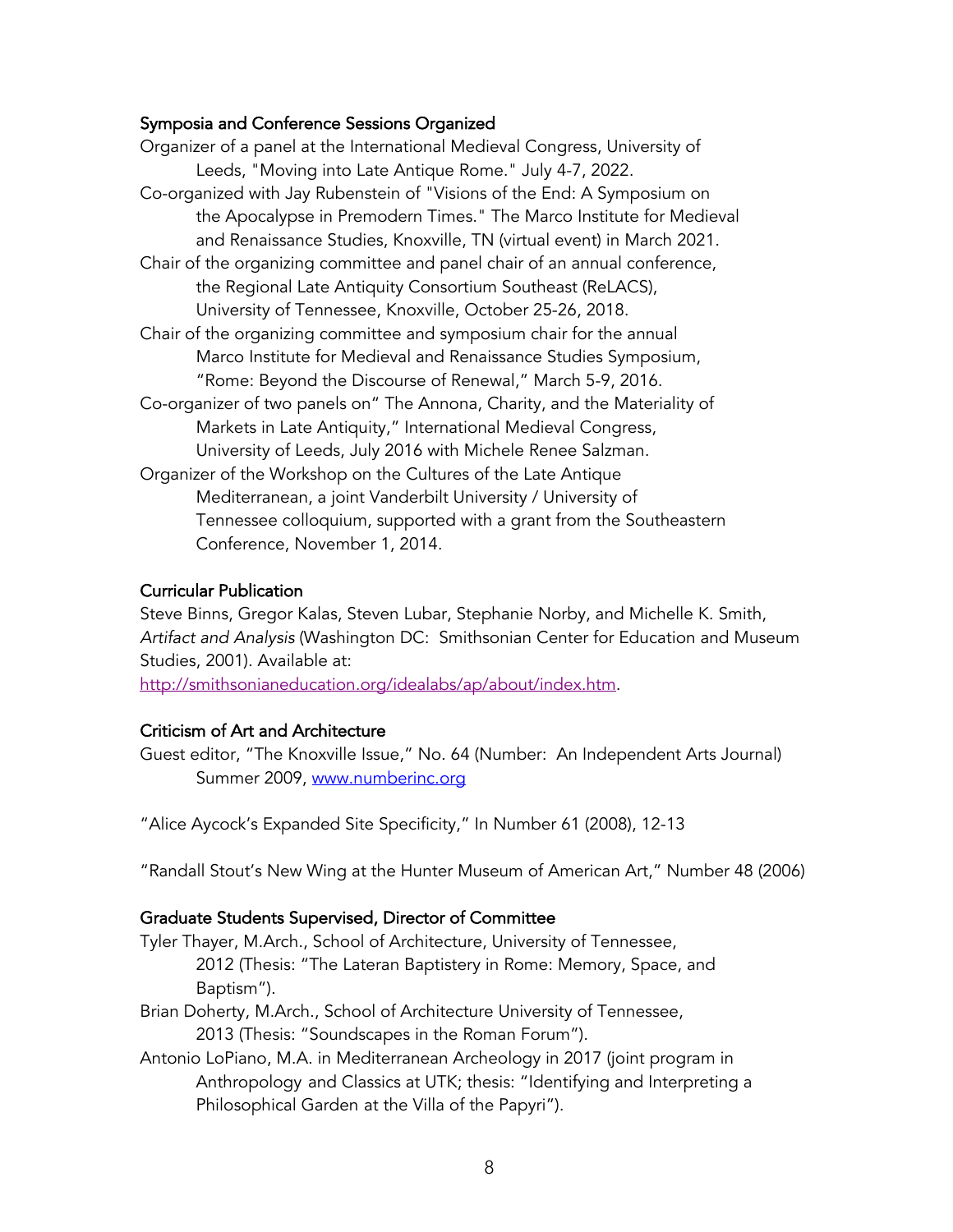#### Graduate Students Advised, Member of Committee

Rebecca Rowe, M.S. Architecture 2004, Texas A&M University Melanie Joseph, M.S. Architecture 2006, Texas A&M University Ashley Browne, M.Arch., 2009, School of Architecture, University of Tennessee Charles Draper, M.Arch., 2009, School of Architecture, University of Tennessee Karen Nolt, M.Arch., 2009, School of Architecture, University of Tennessee John Reed, M.Arch., 2009, School of Architecture, University of Tennessee Micah Antanaitis, M.Arch. 2011, School of Architecture, University of Tennessee. Bethann Bowman, PhD 2012, English, UTK; Dissertation: "`By Winding

Paths and Varied Slopes': John Ruskin's Non-Fiction Prose and the Transformation of the Nineteenth-Century English Elegy."

Emily Pace, PhD, French, 2013; Dissertation: "From Shell to Center:

Gaston Bachelard and the Transformation of Domesticity."

Dan Berger, M.Arch, 2013, School of Architecture, University of Tennessee. Justin Dothard, M.Arch.,School of Architecture, University of Tennessee, 2015. Jared Johnson, M.A. in Mediterranean Archeology, Departments of Classics and Anthropology, University of Tennessee, 2015.

Kevin Varney, M.F.A. in Art, School of Art, University of Tennessee, 2015.

#### Courses Taught

| Graduate      | Histories and Theories of Landscape I (Seminar)                                     |
|---------------|-------------------------------------------------------------------------------------|
| Graduate      | Theory of Architectural Restoration and Reuse (Seminar)                             |
| Graduate      | Architecture, Culture, and Modernity (Seminar)                                      |
| Graduate      | Urbanism's Sustainable Past                                                         |
| Graduate      | Eternal City: History of Rome's Built Environment                                   |
| Graduate      | History and Theory of Architecture I (Ancient and<br>Medieval Architecture)         |
| Graduate      | History and Theory of Architecture II (Renaissance to<br>Contemporary Architecture) |
| Undergraduate | History and Theory of Architecture I (Ancient and<br>Medieval Architecture)         |
| Undergraduate | History and Theory of Architecture II (Renaissance to<br>Contemporary Architecture) |
| Undergraduate | Architecture and Urban Planning in Antiquity                                        |
| Undergraduate | Byzantine and Islamic Architecture                                                  |
| Undergraduate | Architecture and Urbanism of Islam                                                  |
| Undergraduate | Modern Architecture: Histories and Theories                                         |
| Undergraduate | The Apocalypse in Medieval Art and Architecture                                     |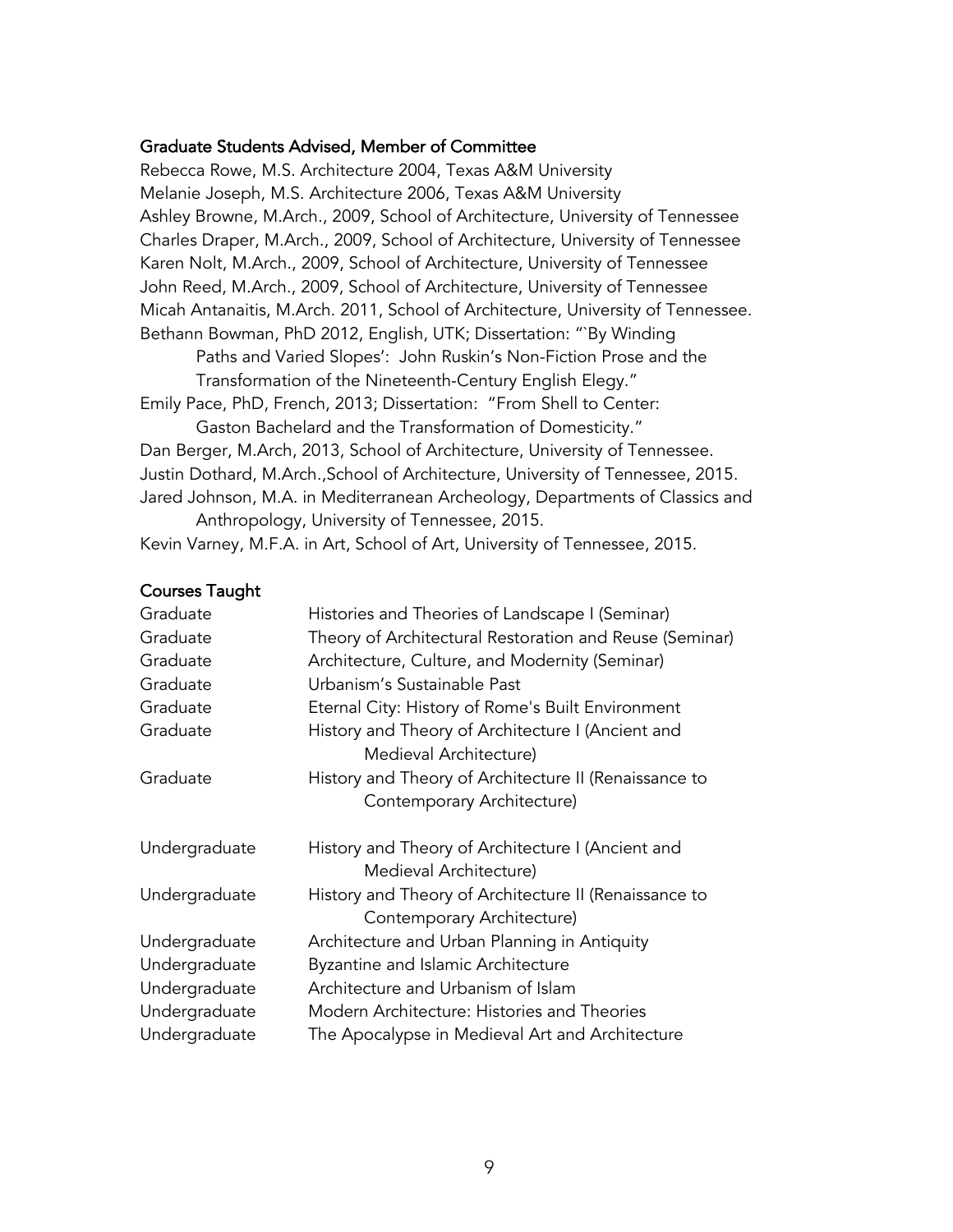# International Teaching

| 2016 | "Architecture and the Urban Development of Rome" (3 credits) for     |
|------|----------------------------------------------------------------------|
|      | undergraduates, University of Tennessee, taught in Rome.             |
| 2013 | "Rome Revisited" (3 credits) for undergraduate and graduate          |
|      | students, University of Tennessee, taught in Rome.                   |
| 2006 | "Architecture and Urbanism of Germany" (3 credits) for undergraduate |
|      | students, Texas A&M University, taught in Düsseldorf, Germany.       |
| 2005 | "Medieval Architecture of Germany" (3 credits) for undergraduate     |
|      | students, Texas A&M University, taught in Düsseldorf, Germany.       |

# Major Service to the University and the Profession

| 2021-present | Provost's Tenured Faculty Advisory Council, Univ. of Tennessee.    |
|--------------|--------------------------------------------------------------------|
| 2021-present | Research Council of the University of Tennessee, member.           |
| 2021-present | Senator Representing the College of Architecture and Design,       |
|              | Faculty Senate, University of Tennessee                            |
| 2019-present | Chair of the Interdisciplinary Program in Medieval and             |
|              | Renaissance Studies, University of Tennessee, Knoxville.           |
| 2016-present | Member of the organizing committee of Medieval Day,                |
|              | an outreach event for Knox County Public Schools                   |
|              | organized by Bearden High School and Marco Institute.              |
| 2014-present | Advisor for Undergraduate Research Projects of Cayce               |
|              | Davis; W. Dillon Dunn; Arden Gilchrest; Zachary Graham;            |
|              | Anderson Hirt; Zach Orig; J. Cullen Sayegh; and Josie Tunnell      |
|              | and of Graduate Summer Research of Bryan Dougherty; Gabriel        |
|              | Laos; Antonio Lo Piano; and Tyler Thayer, grant funding from the   |
|              | Office of Undergraduate Research, the Aydelott Foundation, and     |
|              | the Graduate School, University of Tennessee.                      |
| 2009-present | Peer review of articles and book submissions to Hydromed;          |
|              | Speculum: Journal of Medieval Studies; Viator; Arris; Journal of   |
|              | Architectural Education; and Routledge.                            |
| 2021         | Member of the Search Committee, Assistant Professor of             |
|              | Interior Architecture                                              |
| 2021         | Internal Reviewer for Decennial Review of the Philosophy           |
|              | Department, University of Tennessee                                |
| 2019-2021    | Councilor to the Association of Collegiate Schools of Architecture |
| 2019-2020    | Mentor to Lauren Whitnah, the lecturer in Medieval and             |
|              | Renaissance Studies, seeking promotion.                            |
| 2019-2020    | Selection committees for Fulbright Scholars and Reviews for the    |
|              | Tennessee Commission of the Arts at the University of Tennessee    |
| 2018-2020    | Chair of the Bylaws committee, College of Architecture             |
|              | and Design, University of Tennessee.                               |